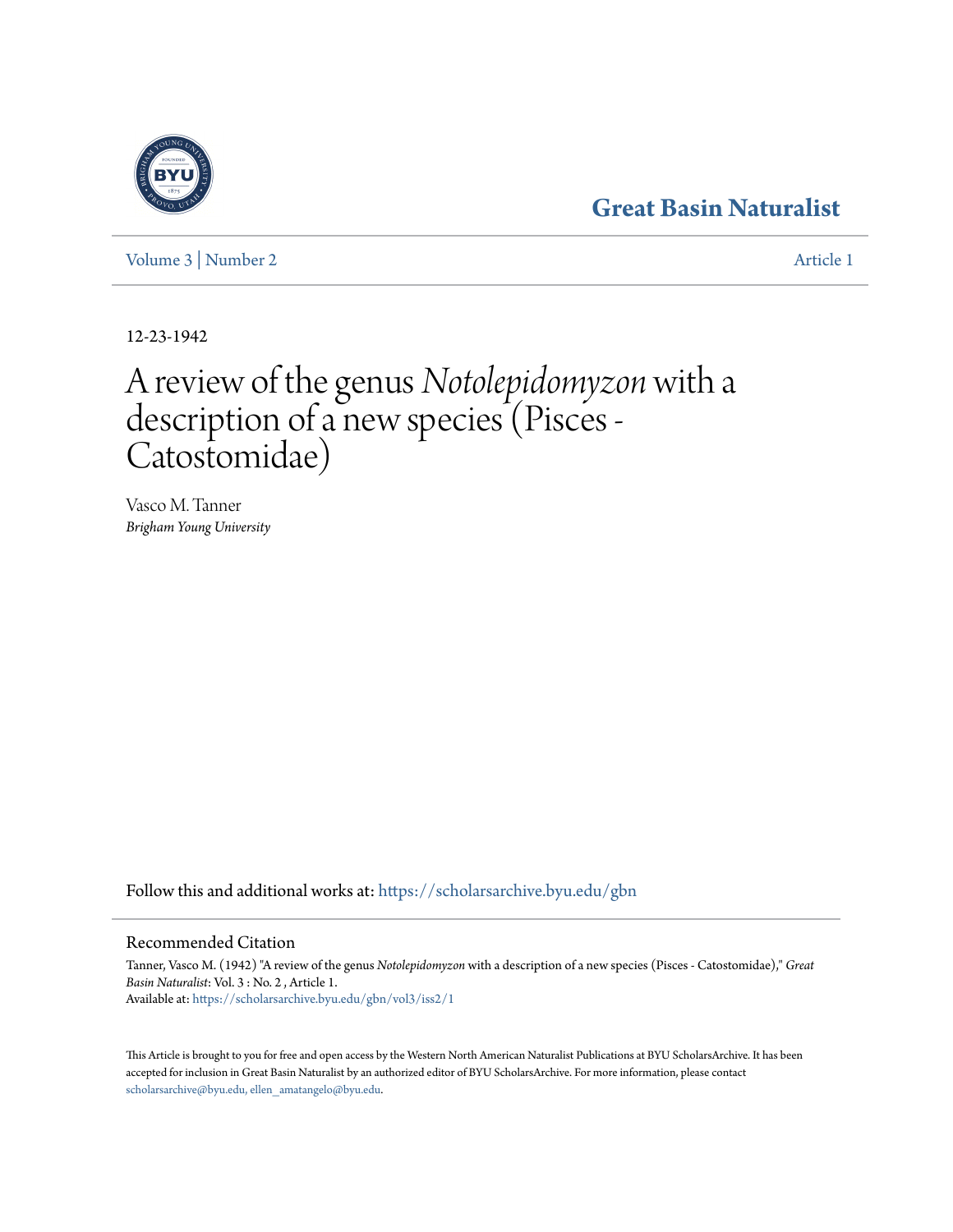## The Great Basin Naturalist

|       | PUBLISHED BY THE                                                              | Zociogy                 |
|-------|-------------------------------------------------------------------------------|-------------------------|
| 79665 | DEPARTMENT OF ZOOLOGY AND ENTOMOLOGY<br>BRIGHAM YOUNG UNIVERSITY, PROVO, UTAH | $JAN$ 12 1943<br>LIBRAK |

| VOLUME III | DECEMBER 23, 1942 |  | No. 2 |
|------------|-------------------|--|-------|
|------------|-------------------|--|-------|

### A REVIEW OF THE GENUS NOTOLEPIDOMYZON WITH A DESCRIPTION OF A NEW SPECIES  $(PISCES-CATOSTOMIDAE)^{(1)}$

### VASCO M. TANNER Professor of Zoology and Entomology Brigham Young University

In  $1876$  when Professor Cope<sup>(2)</sup> established the genus *Pantostcus* for the mountain suckers found in the Rocky Mountains and Great Basin he made Minomus platyrhynchus Cope the type of the genus. Species of this genus were said to differ from those of a closely re lated genus Catostomus by having the bones of the head thick with the parietals and frontals more or less united thus, in some instances, obliterating the fontanelle; also both jaws with cutting edges and lower lip not very deeply cleft.

Mr. Henry W. Fowler<sup>(3)</sup> in 1913 proposed that *Pantosteus arizonae* (Gilbert) be made the type of a new sub-genus  $Notolepidom$  yson; since the

"scales along predorsal region and back all well enlarged; less than twenty between occiput and origin of dorsal, and contrasting with the small scales in the lateral line."

It will be noted that Mr. Fowler's characterization of this subgenus is based upon the enlarged anterior scales of a single species in the Gila basin.

<sup>(1)</sup> Contribution No. 100, Department of Zoology and Entomology, Brigham Young University.

<sup>(2)</sup> Cope, E. D. and Yarrow, H. C., 1876. Report upon the Collection of<br>Fishes made in Portions of Nevada, Utah, California, Colorado, New Mexico, and<br>Arizona during the years 1871-2-3 and 4. Rept. Geog. and Geol. Expl. and

<sup>(3)</sup> Fowler, Henrv W., 1913. Notes on Catostomoid Fishes. Proc. Acad. Nat. Sci. Phila., p. 47.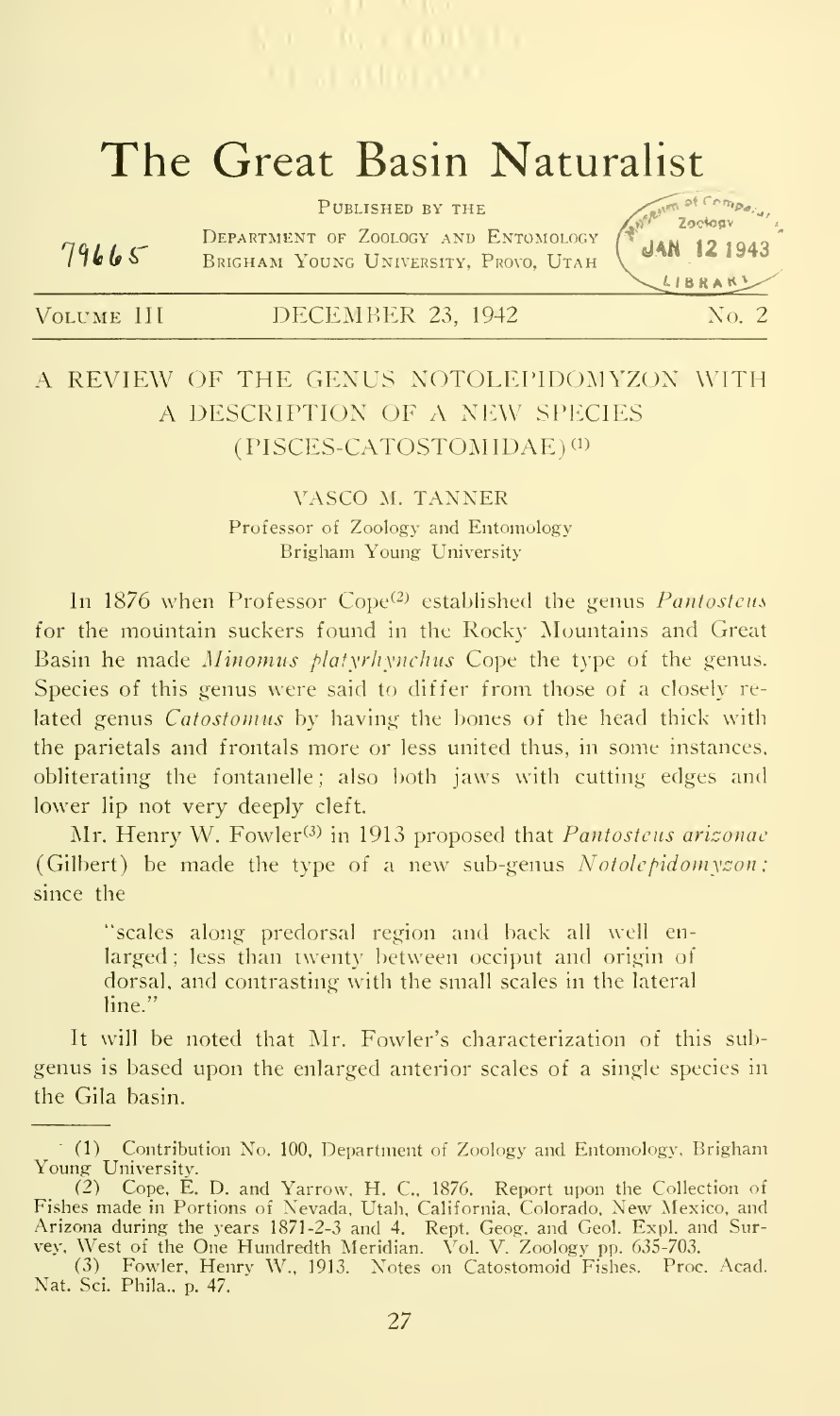28 VASCO M. TANNER

A comparative study of the species of the genus Pantosteus was made in 1916 by Professor J. O. Snyder<sup>(4)</sup> which resulted in his separating the species

"into two well defined, natural groups, one characterized by a thick cranium in which the parietals and frontals meet in a close, strong suture, and another by a relatively thin cranium where parietals and frontals are separated by a long, often very narrow fontanelle which apparently does not close even in very old individuals."

For the first group Professor Snyder used the subgeneric name Notolepidomyzon of Fowler and for the second, Cope's Pantosteus. He assigned the following species to the genus Notolepidomyzon:  $clarki$ , santa-anae, generosus, and plebieus.. In 1932 the writer<sup>(5)</sup> added the species *utahensis*, and in this paper is described the sixth species of the genus *intermedius*. This leaves the following species in the genus Pantosteus: *platyrhynchus*, type of the genus;  $deblinus$ ; jordani, columbianus; viresceus; and lahontan.

My study of the species of these genera supports the conclusion that Notolepidomyzon and Pantosteus represent natural genera characterized by definite characters and that they are, in the main, geographically separate. Delphinus is the only species of Pantosteus found in the Colorado River basin. A large series of this species should be studied in the light of our understanding of these genera. It is now known that Notolepidomyzon, as here considered, is not represented in the Great Basin fauna. According to the geographical distribution of the species of this genus the center of distribution for the complex is, undoubtedly, the Colorado River basin.

These genera may be characterized as follows:

Lips will well defined cutting edges ; cranium thin ; no fontanelle ; scales between the occiput and dorsal larger and usually less than on anterior lateral line : Colorado River basin and eastward in distribution Notolepidomyzon

Lips with well defined cutting edges ; cranium thin ; fontanelle poorly to well developed ; median scales between occiput and dorsal small, about the same in number and size as on the anterior lateral line; mainly Great Basin and westward........Pantosteus —

A morphological study of the species of Notolepidomyzon has re-

<sup>(4)</sup> Snyder, John O., 1916. Notes en a collection of Fishes made by Dr. A. Mearns from rivers tributary to the Gulf of Califorina. Proc. U. S. Nat. Mus.<br>Vol. 49. pp. 473-586. 2 pls. In this paper Snyder illustrated the crania of several

catostomids including Notolepidomyzon and Pontosteus. <sup>f</sup> 5) Tanner. Vasco M.. 1932. A Description of Notolepidomyzon utahensis <sup>a</sup> new Catostoniid from LItah. Copeia. No. 3, pp. 135-L36.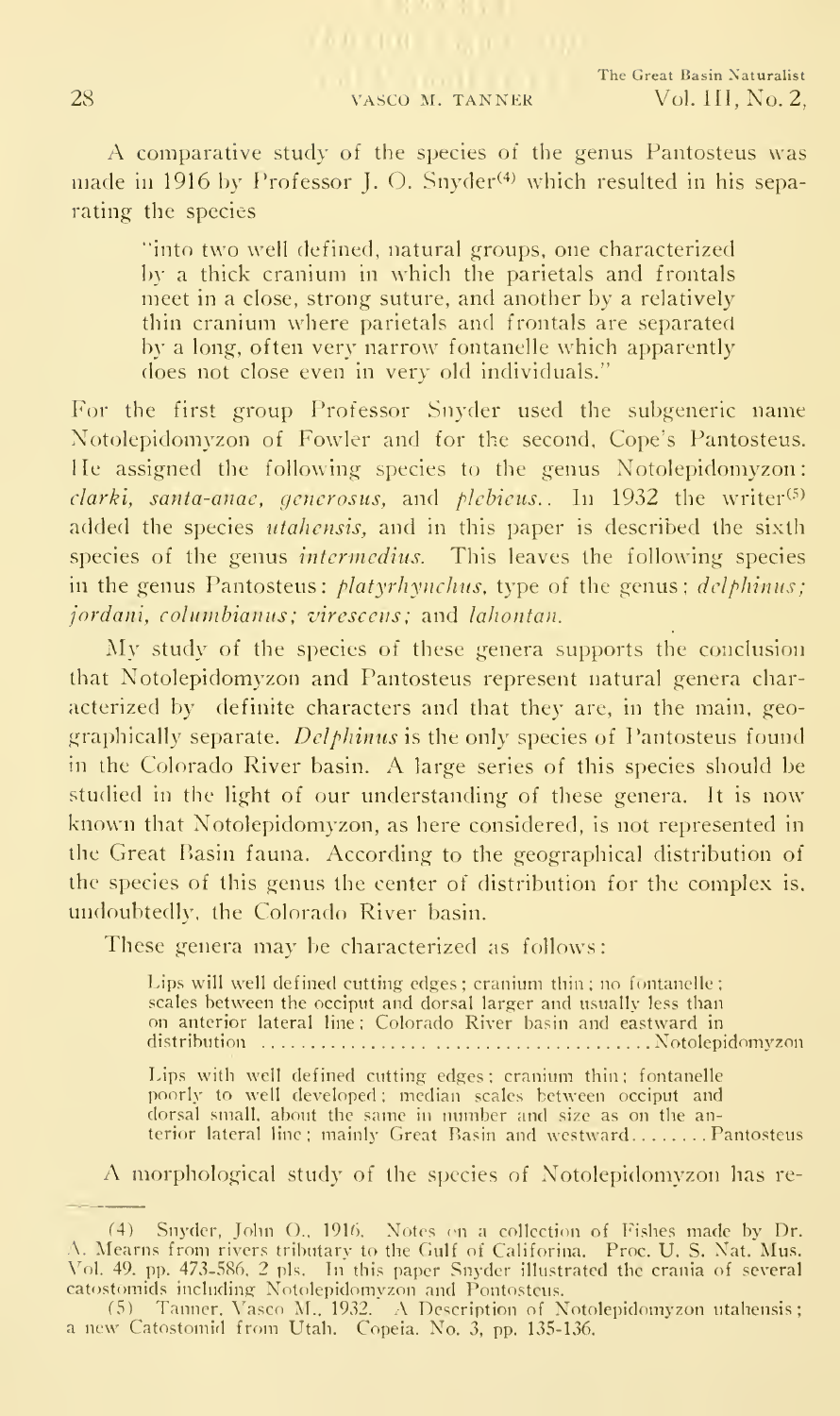### sulted in the separation of the species by means of the following key:

a. Scales of back very much to only slightly enlarged.

|  | b. Scales between occiput and dorsal fin 15 to 17 along the<br>median line; $8$ above the lateral line; $75$ scales in the lateral<br>line: head broad and flat above. Gila Basin of Arizona                                                                                                                   |
|--|----------------------------------------------------------------------------------------------------------------------------------------------------------------------------------------------------------------------------------------------------------------------------------------------------------------|
|  | bb. Scales between occiput and dorsal fin 27 to 29 along the<br>median line: 11 above the lateral line; 75 to 85 scales in<br>the lateral series; ventrals reach the anus; head 4 into<br>length, flat above; White River, Nevada. During Pleisto-<br>cene epoch this river drained into Colorado River; now a |
|  | bbb. Scales between occiput and dorsal fin 29 to 33 along the<br>median line: 14 to 15 above lateral line: 76 to 80 lateral<br>line; ventrals do not reach the anus; Santa Ana River,<br>Southern California <i>santa-anae</i> Snyder                                                                          |
|  | aa. Scales of back not noticeably, if at all, enlarged.                                                                                                                                                                                                                                                        |
|  | c. Scales between occiput and dorsal fin 34 to 40 along median<br>$line: 14$ to 17 above lateral line: $90$ to $100$ lateral line:<br>Colorado River drainage from Virgin River north to Green                                                                                                                 |
|  | cc. Scales between occiput and dorsal fin 40 ot 50 along median<br>line; 15 to 17 above the lateral line; 80 to 92 in the lateral<br>line series.                                                                                                                                                              |
|  | d. Head short and small, 4.9 to 5.1 in length; body slender;<br>total length 3 to 6 inches. Rio Grande basin in Colo-                                                                                                                                                                                          |
|  | dd. Head fairly large, 4.5 in length; body robust; 10 to 12<br>inches in length; Rio Grande basin of Colorado to                                                                                                                                                                                               |

#### Notolepidomyzon intermedius Tanner n. sp.

Description of the Type No. 4252: Head 4.0 times in length to base of caudal; depth 5.1 ; depth of caudal peduncle 11 ; dorsal rays 11 ; anal rays 7; scales before the dorsal 29; scales above lateral line <sup>11</sup> : scales below the dorsal line 12; scales on the lateral line  $85$ ; snout to dorsal in proportion to total length  $2$ ; scales on the caudal peduncle 11 to 12.

The head is long and slender, depth about 2/3 the length, interorbital width 2.1 of length; top of head flat; fontanelle completely closed; width of mouth contained four times in length of head; width of mouth including lip 10 mm; papillae in 4 rows on upper lip and 8 to 9 rows on lower lip, the outer and inner rows smaller ; cleft on lower lip moderate ; 9 rows of papillae cleft to inner cutting edge of mouth.

<sup>(6)</sup> Ariconac Gilbert is considered as a synonym of clarki.

<sup>(7)</sup> The writer concures in Professor Snyder's suggestion, Proc. U. S. Nat. Mus. Vol. 59, 1922, p. 23, that *generosus* and *plebeius* may be one and the same species. A large series of these forms is needed in making a stu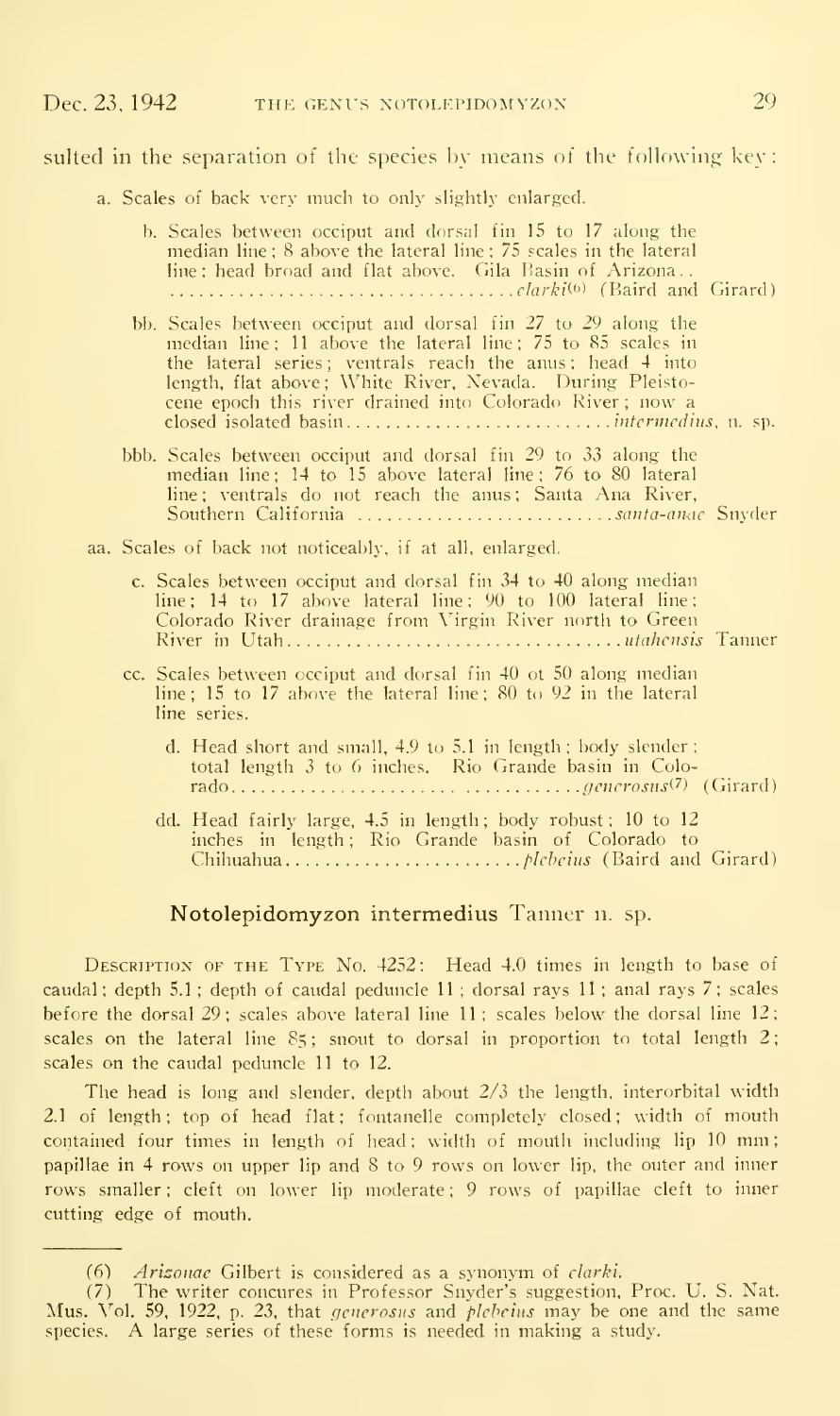|                                                  | NOTOLEPIDOMYZON INTERMEDIUS IN MILLIMETERS |
|--------------------------------------------------|--------------------------------------------|
|                                                  |                                            |
|                                                  |                                            |
|                                                  |                                            |
|                                                  |                                            |
|                                                  |                                            |
|                                                  |                                            |
| MEASUREMENTS OF THE TYPE AND TWELVE PARATYPES OF |                                            |

E

| All specimens wer                                                                                                                                                                                                    |                                       |                   |                                           | the                                |                                      |              | restor                     |      | Lund                                                          |                                     | Pine                        | CountV                                               |                                               |
|----------------------------------------------------------------------------------------------------------------------------------------------------------------------------------------------------------------------|---------------------------------------|-------------------|-------------------------------------------|------------------------------------|--------------------------------------|--------------|----------------------------|------|---------------------------------------------------------------|-------------------------------------|-----------------------------|------------------------------------------------------|-----------------------------------------------|
| Number                                                                                                                                                                                                               | 1252                                  | 602               | 425                                       | 125                                | $\widetilde{\infty}$                 | <u> 2061</u> | 1902                       | 1898 | $90^{\circ}$                                                  | 4256                                | 4257                        | 4899                                                 |                                               |
| Length of body<br>Length of head<br>Depth of caudal pectrology<br>Depth of caudal pectrical width<br>Diameter of eye<br>There of the sectrical width<br>Depth of head<br>Snout to dorsal<br>Snout to ventral<br>Leng |                                       |                   |                                           |                                    |                                      |              |                            |      |                                                               |                                     |                             |                                                      |                                               |
|                                                                                                                                                                                                                      |                                       |                   |                                           |                                    |                                      |              |                            |      |                                                               |                                     |                             |                                                      |                                               |
|                                                                                                                                                                                                                      | のあのするおはあるのはほのののはのかいでもはなのである。これはみのはある。 | ふねのはのほののののはほののほぼの | 882683055年後は655日に2日で2128の5009055555105555 | 1222×5850245259252525×81285535×528 | おみはものはそのの思うなこのののので、約HPのおかなりものにあるという。 |              | 85300463535853000053217812 |      | ののののではのののではぶぁ? 3.3 ミーマケロに 2.3 しいののうち ちののの 4.5 ぁ? 3.3 ミーマケロに 2 | みぬのふりふぶのふぁののののふのので、タロログスののふのう。そのこと。 | 83894568\$\$746885331777127 | おぶはしのままのけのののですがのののようのはひめにのはのです。そのはあわれることのか、そのかまではない。 | 58のほうののののほごにいいのでは、こうのけにない。 いいりょうのうのう ほうこう いいり |
|                                                                                                                                                                                                                      |                                       |                   |                                           |                                    |                                      |              |                            |      |                                                               |                                     |                             |                                                      |                                               |
|                                                                                                                                                                                                                      |                                       |                   |                                           |                                    |                                      |              |                            |      |                                                               |                                     |                             |                                                      |                                               |
|                                                                                                                                                                                                                      |                                       |                   |                                           |                                    |                                      |              |                            |      |                                                               |                                     |                             |                                                      |                                               |
|                                                                                                                                                                                                                      |                                       |                   |                                           |                                    |                                      |              |                            |      |                                                               |                                     |                             |                                                      |                                               |
|                                                                                                                                                                                                                      |                                       |                   |                                           |                                    |                                      |              |                            |      |                                                               |                                     |                             |                                                      |                                               |
|                                                                                                                                                                                                                      |                                       |                   |                                           |                                    |                                      |              |                            |      |                                                               |                                     |                             |                                                      |                                               |
|                                                                                                                                                                                                                      |                                       |                   |                                           |                                    |                                      |              |                            |      |                                                               |                                     |                             |                                                      |                                               |
|                                                                                                                                                                                                                      |                                       |                   |                                           |                                    |                                      |              |                            |      |                                                               |                                     |                             |                                                      |                                               |
|                                                                                                                                                                                                                      |                                       |                   |                                           |                                    |                                      |              |                            |      |                                                               |                                     |                             |                                                      |                                               |
|                                                                                                                                                                                                                      |                                       |                   |                                           |                                    |                                      |              |                            |      |                                                               |                                     |                             |                                                      |                                               |
|                                                                                                                                                                                                                      |                                       |                   |                                           |                                    |                                      |              |                            |      |                                                               |                                     |                             |                                                      |                                               |
|                                                                                                                                                                                                                      |                                       |                   |                                           |                                    |                                      |              |                            |      |                                                               |                                     |                             |                                                      |                                               |
|                                                                                                                                                                                                                      |                                       |                   |                                           |                                    |                                      |              |                            |      |                                                               |                                     |                             |                                                      |                                               |
|                                                                                                                                                                                                                      |                                       |                   |                                           |                                    |                                      |              |                            |      |                                                               |                                     |                             |                                                      |                                               |
|                                                                                                                                                                                                                      |                                       |                   |                                           |                                    |                                      |              |                            |      |                                                               |                                     |                             |                                                      |                                               |
|                                                                                                                                                                                                                      |                                       |                   |                                           |                                    |                                      |              |                            |      |                                                               |                                     |                             |                                                      |                                               |
|                                                                                                                                                                                                                      |                                       |                   |                                           |                                    |                                      |              |                            |      |                                                               |                                     |                             |                                                      |                                               |
|                                                                                                                                                                                                                      |                                       |                   |                                           |                                    |                                      |              |                            |      |                                                               |                                     |                             |                                                      |                                               |
|                                                                                                                                                                                                                      |                                       |                   |                                           |                                    |                                      |              |                            |      |                                                               |                                     |                             |                                                      |                                               |
| Anal rays<br>Scales lateral series<br>Scales above lateral l<br>Scales below lateral l<br>Scales before dorsal                                                                                                       |                                       |                   |                                           |                                    |                                      |              |                            |      |                                                               |                                     |                             |                                                      |                                               |

The Great Basin Naturalist

vasco m. tanner  $Vol. III, No. 2.$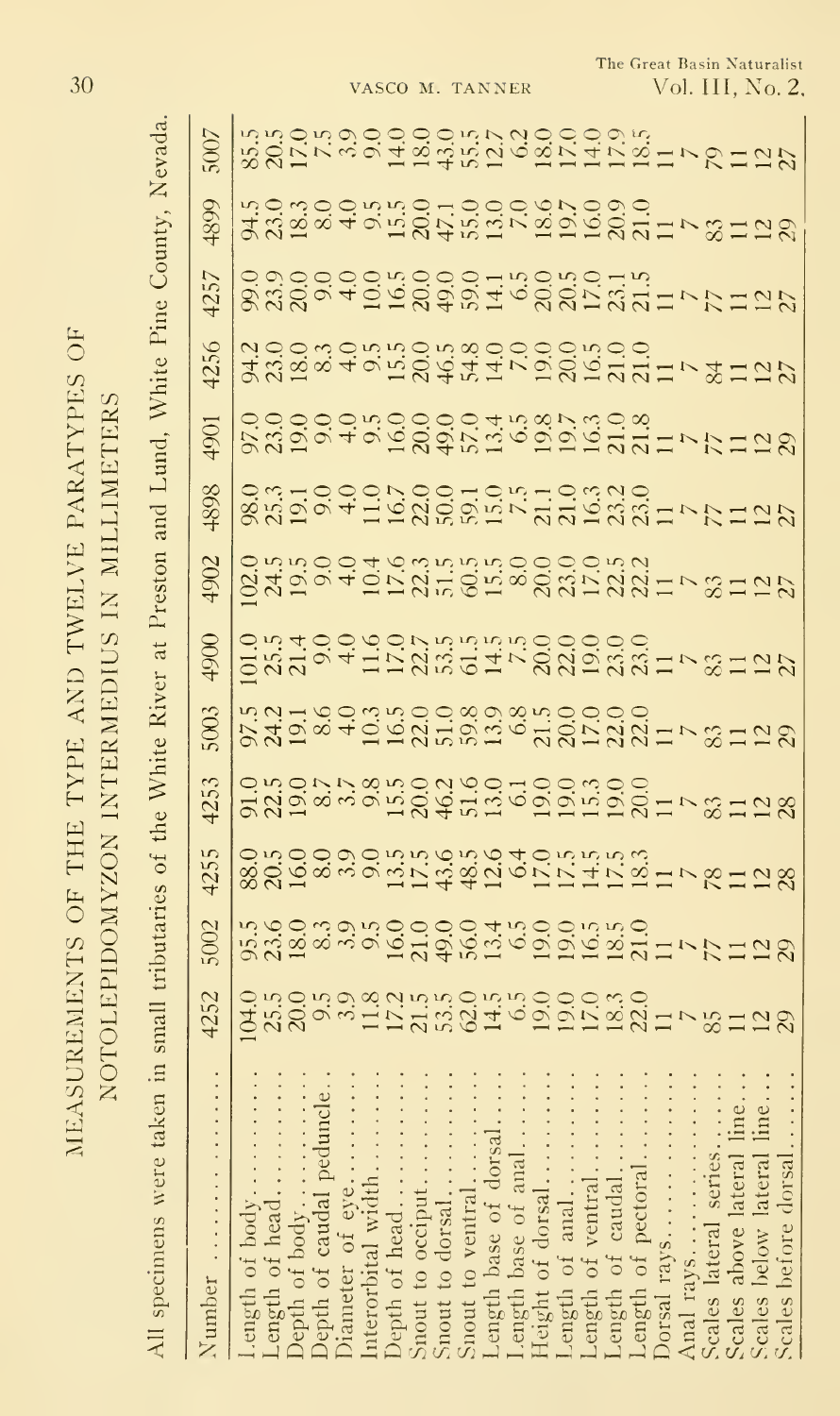The dorsal is about 1/4 greater in height than length of base; anal 1.3 in head; the anal just reaches base of caudal; the ventrals just reach the anus; 5 scales above the lateral line on the caudal peduncle; lateral line straight except for a short upward curve at its origin where it passes above the operculum.

In life this species is greyish to olive green above becoming light yellow to whitish on the venter. In alcohol the specimens are dark to blackish above; mottled above, along and irregularly below the lateral line and whitish on the belly region; with a dark circular area on the operculum.

COMPARISON: Notolepidomyzon intermedius is closely related to cotype specimens of  $N$ , santa-anac which are before me. In santaanac the ventrals do not reach the anus while in intermedins they do. Intermedius is also a much coarser scaled species than utahensis, as well as <sup>a</sup> smaller fish, being only 4 to <sup>5</sup> inches in maximum length.

TYPE LOCALITY: White River, streams and springs, at Lund and Preston, White River Valley, White Pine County, Nevada. The type, no. 4252, paratypes Nos. 4253 to 4258; 4898 to 4902 and 5002 to 5011 and <sup>5</sup> small untagged specimens were collected by Mr. Guy L. Hendrix in July, 1942. The type and paratypes, except two each that are being deposited in the U. S. National Museum, Washington, D. C, Natural History Museum, Stanford University and Muesum of Zoology, University of Michigan, are in the Vertebrate Collection of the Brigham Young University.

Associated Species: The following species were collected with N. intermedius: Crenichthys baileyi (Gilbert) ; Rhinichthys (apocope) velifer Gilbert, or a new subspecies of it; and Rhinichthys (apocope) nevadensis Gilbert.

THE WHITE RIVER DRAINAGE: During the Pleistocene epoch this area, as well as the entire Great Basin, according to erosional features, was alternately dry and humid. Aside from large lakes of the basin, such as Bonneville and Labontan, there were many small ones. These small ones were connected by streams during the humid years and isolated or dry during the arid times. Fossil remains of a drainage system which connected White River with the Muddy and Colorado rivers is clearly preserved throughout its course. According to Mr. Everett Carpenter<sup>(8)</sup> there are two well defined

"drainage systems in southeastern Nevada, those of Virgin River and of Las Vegas Wash, are tributary to Colorado River. Virgin River rises in southern Utah,

<sup>(8)</sup> Carpenter, Everett, 1915. Water-supply paper 365, Department of Interior, United States Geological Survey, p. 9.